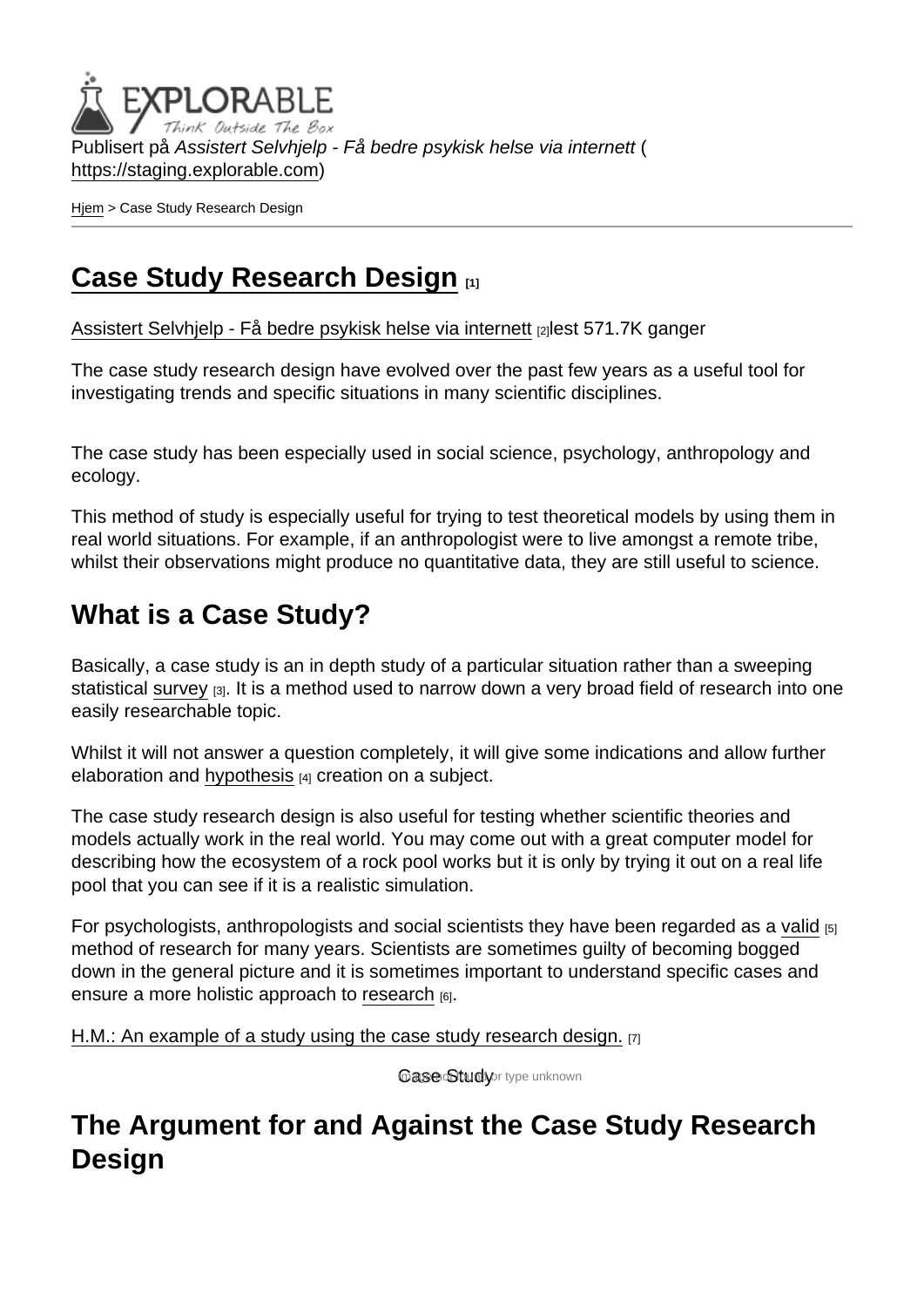Some argue that because a case study is such a narrow field that its results cannot be extrapolated to fit an entire [question](https://staging.explorable.com/research-paper-question)  $_{[8]}$  and that they show only one narrow example. On the other hand, it is argued that a case study provides more realistic responses than a purely statistical survey.

The truth probably lies between the two and it is probably best to try and synergize the two approaches. It is valid to conduct case studies but they should be tied in with more general statistical processes.

For example, a statistical survey might show how much time people spend talking on mobile phones, but it is case studies of a narrow group that will determine why this is so.

The other main thing to remember during case studies is their flexibility. Whilst a pure scientist is trying to prove or disprove a [hypothesis](https://staging.explorable.com/research-hypothesis)  $[4]$ , a case study might introduce new and unexpected results during its course, and lead to research taking new directions.

The argument between case study and [statistical method](https://staging.explorable.com/statistics-tutorial) [9] also appears to be one of scale. Whilst many 'physical' scientists avoid case studies, for psychology, anthropology and ecology they are an essential tool. It is important to ensure that you realize that a case study cannot be generalized to fit a whole population or ecosystem.

Finally, one peripheral point is that, when informing others of your results, case studies make more interesting topics than purely statistical surveys, something that has been realized by teachers and magazine editors for many years. The general public has little interest in pages of statistical calculations but some well placed case studies can have a strong impact.

#### How to Design and Conduct a Case Study

The advantage of the case study research design is that you can focus on specific and interesting cases. This may be an attempt to test a theory with a typical case or it can be a specific topic that is of interest. Research should be thorough and note taking should be meticulous and systematic.

The first foundation of the case study is the subject and relevance. In a case study, you are deliberately trying to isolate a small study group, one individual case or one particular population.

For example, statistical analysis may have shown that birthrates in African countries are increasing. A case study on one or two specific countries becomes a powerful and focused tool for determining the social and economic pressures driving this.

In the design of a case study, it is important to plan and design how you are going to address the study and make sure that all collected data is relevant. Unlike a scientific report, there is no strict set of rules so the most important part is making sure that the study is focused and concise; otherwise you will end up having to wade through a lot of irrelevant information.

It is best if you make yourself a short list of 4 or 5 bullet points that you are going to try and address during the study. If you make sure that all research refers back to these then you will not be far wrong.